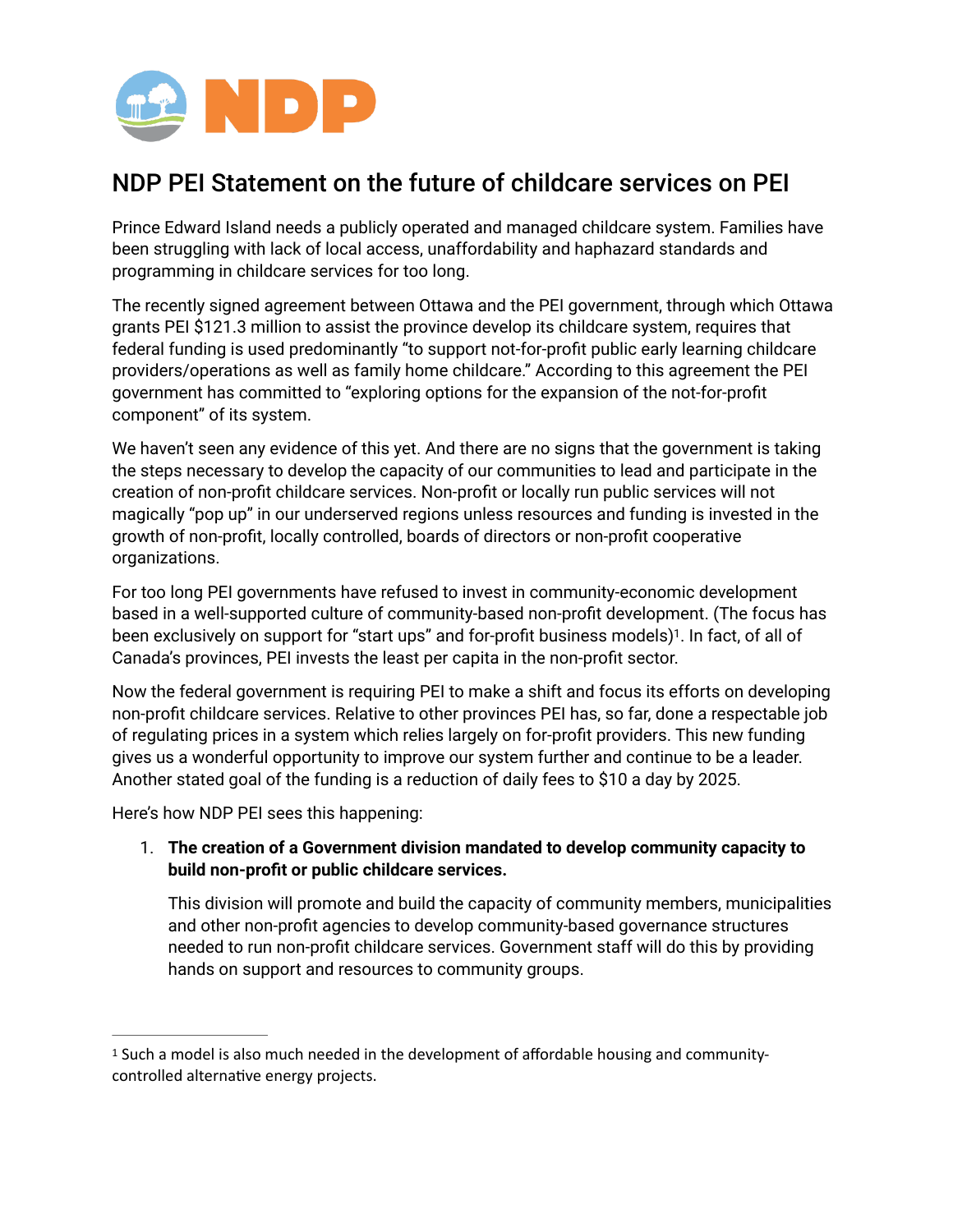#### 2. **Increase childcare services including early learning centres in communities which are currently under served.**

The new government division will focus on developing community-based boards of directors for non-profit childcare services in underserved regions. This would include francophone communities which are in particular need. It would also ensure that community boards represent the issues of gender diverse children and their families, the particular needs of newcomer, immigrant and refugee families and children with disabilities and challenges.

In addition, support and resources will be available to enable privately run childcare centres and before and after school programmes to transition to a non-profit organization.

## **3. Indigenous autonomy.**

Government will provide funding to PEI's off reserve indigenous communities to create their own childcare services and early learning centres.

## 4. **Improve the quality of family home childcare services and provide supports and benefits for in home providers.**

Regional non-profit or public organizations will be funded by government to support family home childcare providers. These organizations will monitor standards, coordinate placements of children and provide professional development opportunities and relief to providers. Regulated fees will take the burden of negotiating rates off both providers and families. These non-profit bodies will also develop a roster of qualified childcare workers who wish to work as relief workers when a family home provider is unable to work or a childcare centre in the community is short of staff. This will reduce the tremendous pressure on childcare workers to work when they are sick.

The recent provincial government announcement of one-time grants to existing and potential home childcare providers exemplifies the current government's refusal to create a public program which will provide ongoing resources, coordination and support to home childcare providers and families looking to use them.

## 5. **Province-wide before and after school care programs**.

Before and after school childcare programs will be provided through the education system. These programs will open at 7 a.m. and end at 6 p.m. with a bus service to take children home at the end of the day.